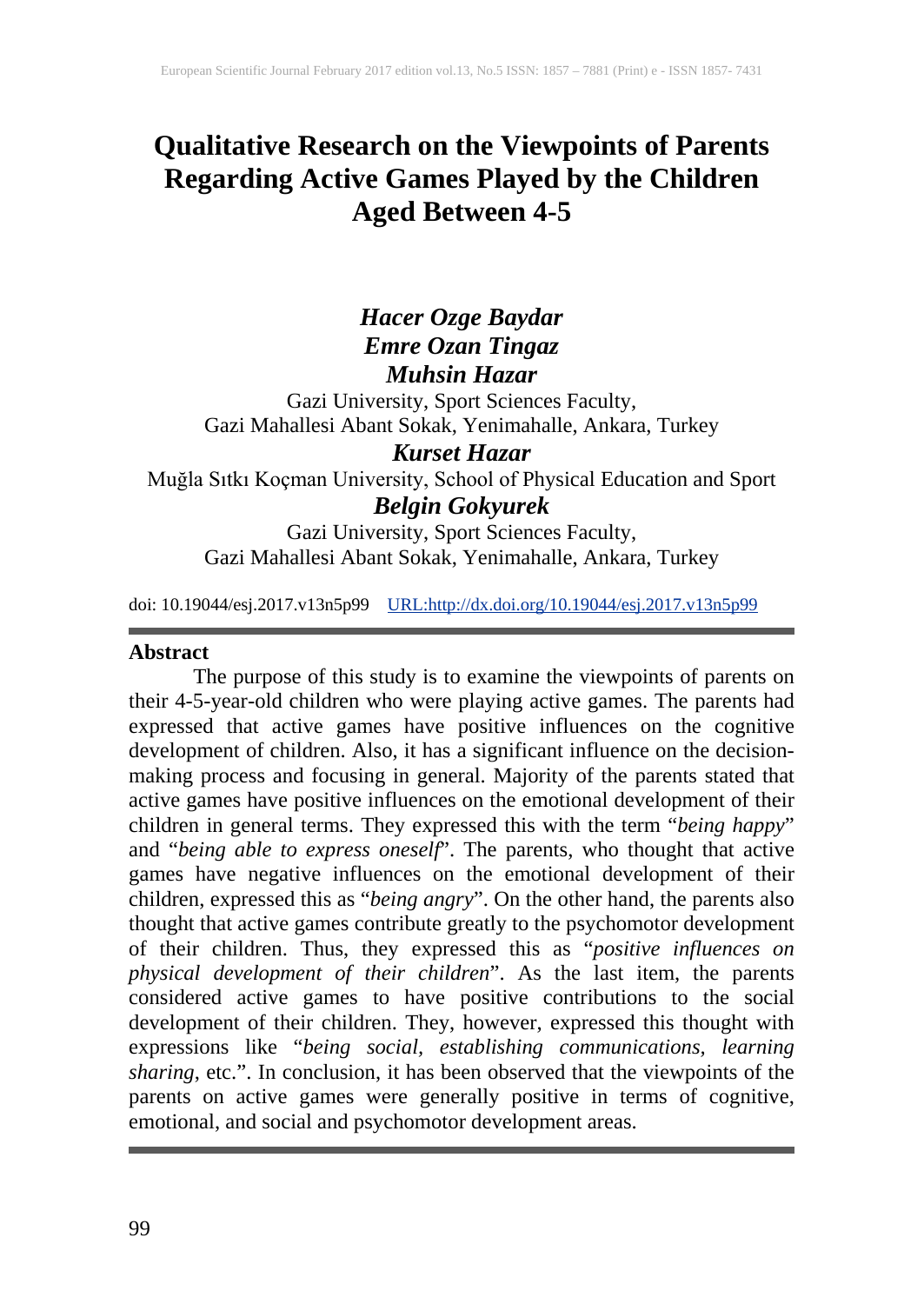**Keywords:** 4-5 ages, parents' views, qualitative research, active games, children.

#### **Introduction**

The main function of playing games on the part of the child is to facilitate the child's adaptation to the world around him/her. A child understands what the real world is all about by playing games. However, she/he copes with undesired conditions by playing games as well as building up the basic foundations of lingual and conceptual developments through games. She/he also tries various social roles through the games she/he plays. She/he explores the stimulators which they cannot always find in a ready form in the real world through the games. In short, a game is as beneficial for a child as it is for anyone else (Bacanlı, 2002).

Therefore, games are activities which are performed outside people's daily activities. They are played for certain purposes (e.g. entertainment, education, health). Additionally, they are also played by means of physical and mental skills and by obeying the rules specific to the game itself within a limited place and time. They constitute a group through voluntary participation and which results to the development of social adaptation and emotional maturity. Also, they are based on talent, intelligence, attention, skill, and coincidence that keep participants and mostly the audience under their influence. Consequently, they are also accompanied by a sense of tension which results to activities that do not gain materialistic advantage but often gives pleasure (Hazar, 2006). A child either plays games by himself or with other children or even with adults. As such, any type of game teaches her/him something else. Children increase their knowledge levels by speaking, by watching others, by compiling new scenarios, and by exchanging imaginations (Auerback, 2008).

Above all, a game is a requirement for children. It is a method through which the child meets her/his movement needs. Thus, a child comes under the influence of two elements while playing. The first element is the family and the natural and cultural environment she/he exists in, while the second is the characteristics such as intelligence, perception, interpretation, creation, and social reaction that she/he genetically carries. Although a child grows up and develops more slowly than other living species, she/he has to learn and develop quite a lot of things from other species. However, the leading element affecting a child's growth and development is the game (Hazar, 2006).

Playing games is one of the basic requirements for children in preschool period. To ensure the healthy development of children, they need games as much as they need nutrition, sleep, etc.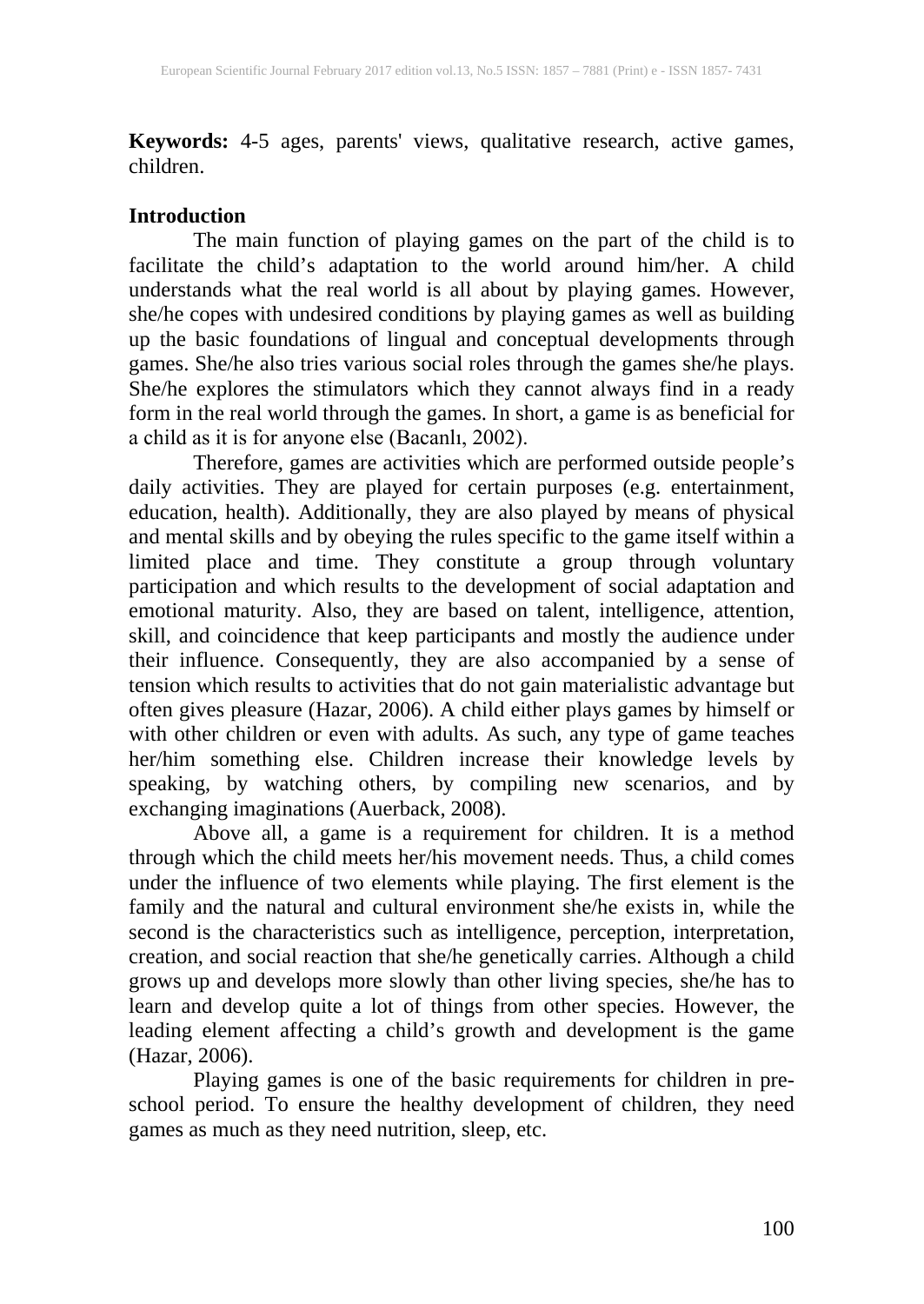If this basic requirement is not met or is restricted, this causes children, who constitute the nucleus of society, to develop in an unhealthy manner (Kandır, 2000).

Games and sometimes toys, that are used within the game or are complementary elements of the game, contribute to the mental development of the child through thinking and exploration processes as well as in developing the physical skills of the child. They assist the child in using the language and in establishing a communication. Thus, this makes it possible for her/him to socialize. Separately, children live and experience the emotions within the game they play (Özdoğan, 2000).

Physical activities stimulate growth and provide an improved physical and psychological health. Since performing a physical activity boosts health level, the children with good strength levels are observed to be mentally and even more fluent as well. Nevertheless, even a physical activity on a moderate level is seen to reinforce a child's abilities, such as arithmetics, reading, recalling, etc. Apart from participating in simple physical events, sports practices in particular provide the child with even more benefits than merely his/her health. Thus, much contribution is made to both the psychological and social developments of the child (Gül, 2011).

According to Huizinga (2013), the chance to play real games for children under today's conditions is on the decrease with each passing day. Thus, this is represented by the fact that children are caged in home life, nursery schools, and schools. In addition, they are also forced to become successful.

Games generally influence children in many respects and contribute to their development. Within the game, particularly within the games requiring struggle and effort, children are faced with running, jumping, climbing up and down, pulling, pushing, wrestling, and carrying things continually. In short, they need to struggle along with their bodily features. Game activities helps to strengthen and improve the bone structure and joint structures (Hazar, 2006). The basis of the movement system is composed of muscles in an active sense and of bones in a passive sense. However, movement help these bones to become stronger (Mirzeoğlu, 2011).

A game helps the child to acquire skills that are compatible with his/her development level. The gross motor skills of the children aged between 3-6, such as jumping, hopping, and leaping from somewhere as well as climbing, staying balanced and tumbling, is also developed as well (Aksoy et al., 2014).

Piaget's game theory is based on cognitive development. Piaget dealt with game in terms of its structure. A game, according to Piaget, is an important element that is found in human behaviour and that supports the cognitive development of a child. Piaget advocates the fact that there is a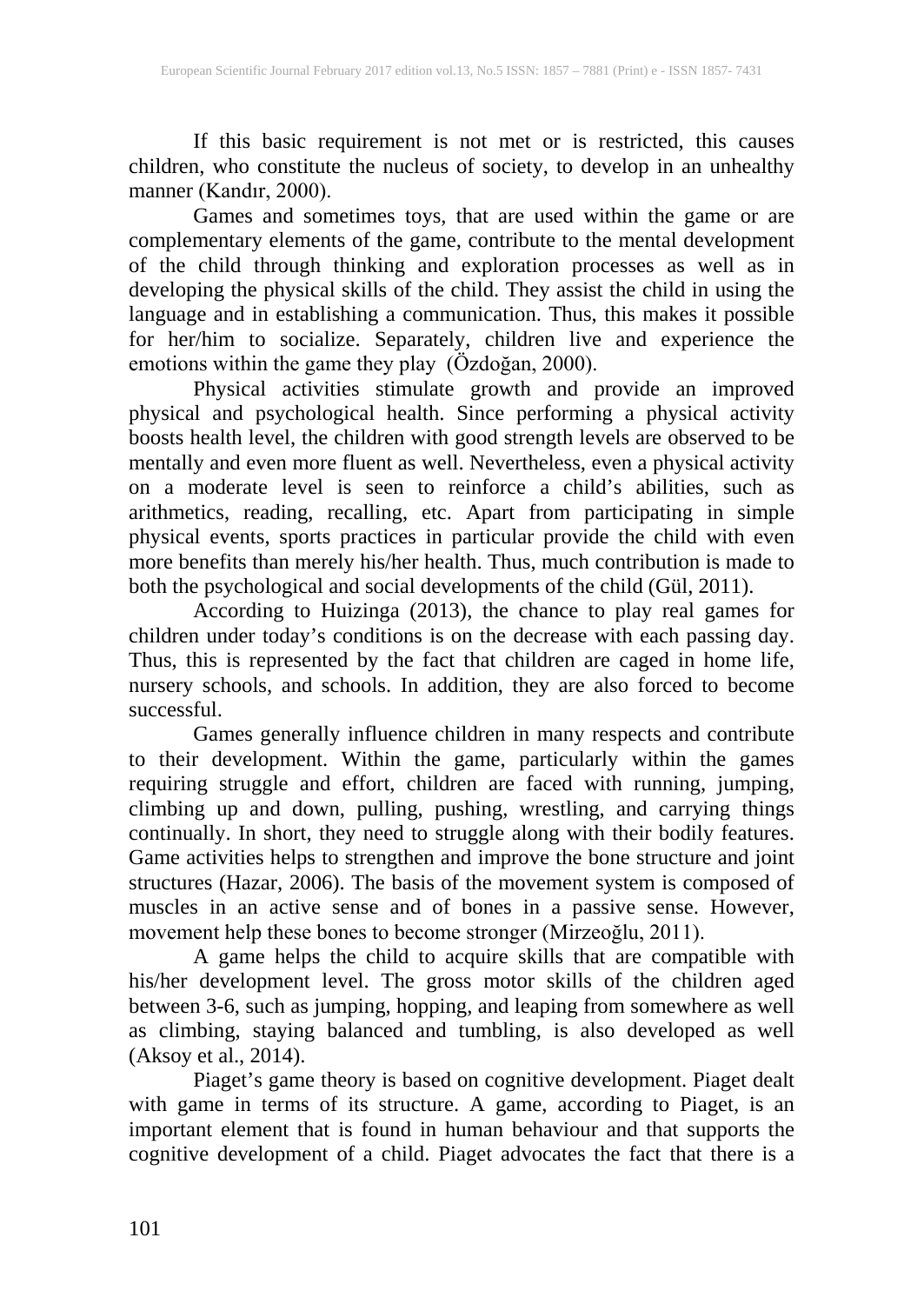relationship between game development and cognitive development. Games are seen to be effective on improving problem-solving skills. A game provides a space for the problem solving process. Therefore, as the child is forced into doing something, she/he may generate solutions through physical and mental trials and errors. As the child's problem-solving skills improves, she/he establishes connections between objects, words, and ideas. In addition, she/he may generalize these to the situations that they have never been confronted with before (Aral, et al., 2001).

Children have to show respect towards others' rights and even accept defeat within a game, or else they will be disqualified from the game once again. Through this way, they learn how not to react against others, how to show respect towards others, and how to accept their status within the game. Thus, this is quite important in social life and it is, in this sense, learnt through games (Hazar, 2006).

Games are of great importance in terms of not only educational status but also in terms of psychological health. They also prepare the most appropriate conditions for starting emotional relations. Many emotional responses or reactions, such as happiness, joy, pain, sympathy, fear, anxiety, friendship, hostility, grudge, hatred, love, loving someone, being loved, trust, reliance, dependence, independence, and death, are all learnt by the child through games (Başaran, 1992).

While playing games, children acquire superiority concerning themselves and notice their own power in their relationships with others. They apprehend social values like roles and responsibilities. They establish better communiations and internalize the concepts like reasoning or making judgements (Auerback, 2008).

The fact that children play together the games that they themselves or their friends have chosen helps their social-emotional skills develop, particularly during childhood. Therefore, children not only play games, but they improve and learn for the sake of becoming sociable and happy individuals in the society as well (Aksoy et al., 2014).

# **The Objective and Importance of this Study**

The objective of this study is to determine the viewpoints of parents on the active games played by their children aged 4-5. The concept of active games mentioned in this study comprises of active games played with materials (collective games, playing with toys, materials of children's playground, etc.) as well as active simple games (hide-and-seek, blind man's bluff, playing tag, etc.). This study is important in terms of performing an assessment by determining the viewpoints of parents on their children aged 4-5 who play active games and also in terms of bringing forward suggestions at this point.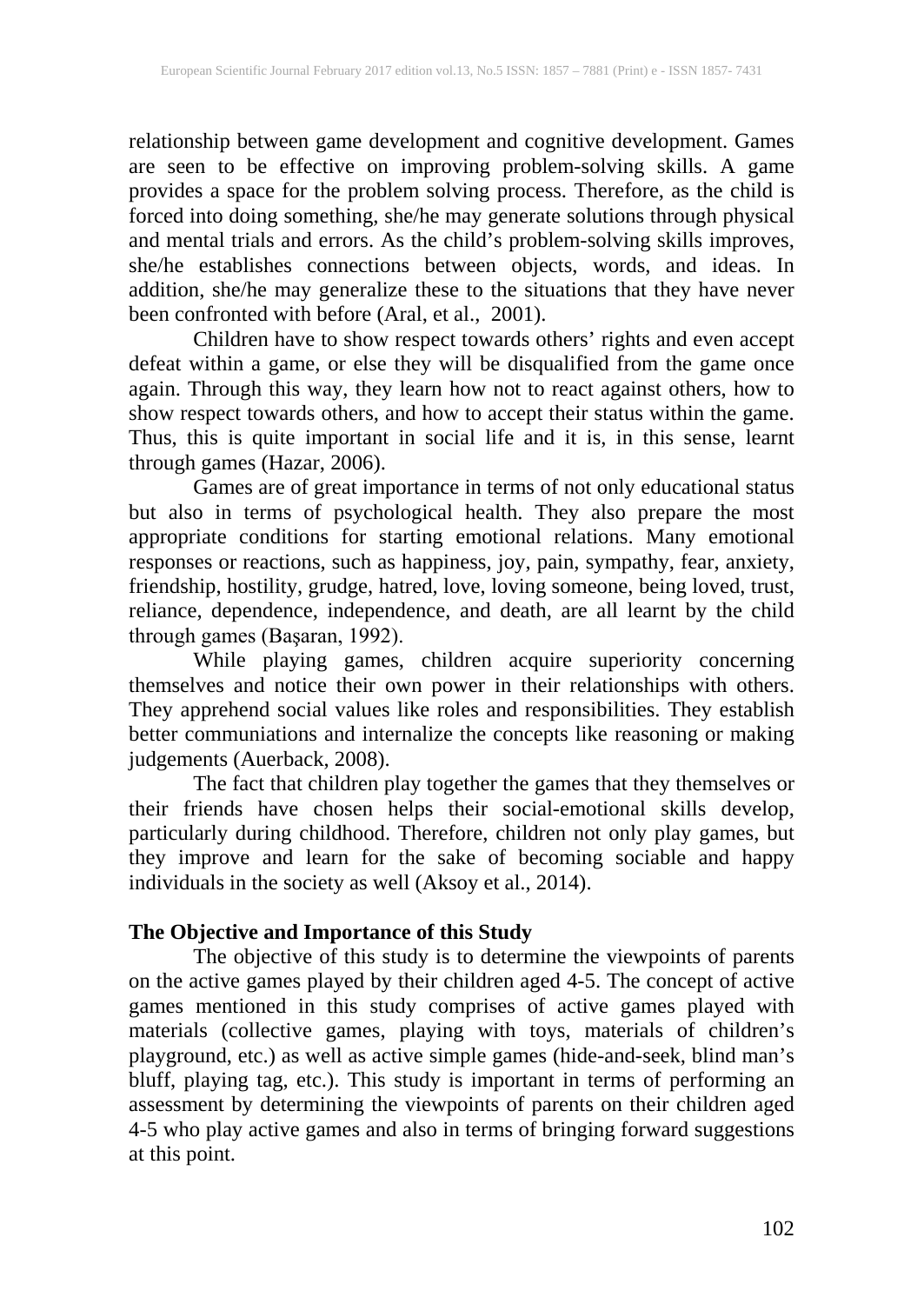#### **Materials and methods**

In this study, the semi-structured interview, one of the qualitative research methods, was used. In this semi-structured interview, some parts of the interview have been structured, whereas some other parts have not been structured. Thus, the type of interview at issue consists of the questions that allows an individual to give an unconstrained reaction to the questions asked (Erkuş, 2005).

# **Study Group**

In this study, the maximum variation sampling method, which is one of the purposeful sampling methods, was applied. The objective in this sampling is to diversify the participants incorporated into the partial small sampling that is formed as much as possible (Yıldırım et al., 2013). In line with this, the group of participants comprises of parents with different demographic information, such as age, occupation, educational status, income level, and settlement type.

# **Data Collecting Tool**

In this study, open-ended questions were developed by the researchers, and an interview form of 17 questions was prepared for the pilot study. This interview is one of the most common data collection methods used in a qualitative research. The reason for this is that this type of interview is powerful in terms of revealing the emotions, thoughts, and experiences of the participants by taking their speech as the basis (Yıldırım et al., 2013).

These interview questions were reviewed by both in-field and offfield experts based on the result of which some corrections were made. Along with the ultimate interview form, a pilot study was conducted with 5 parents. Raising open-ended questions in the first place for the discovery or as the pilot stage as well as using these results within the structured question form were the suggestions of the karma-method approach (Bernard et al., 2015). As the result of the pilot study and the opinions of in-field and offfield experts, the interview form consisting of 17 questions was reduced down to 8 questions. These questions, however, were thought to be of service to this study. The ultimate form was determined as the interview form of this study. Within the personal information form contained in the interview form are the ages, educational status, occupations, monthly income levels, and settlement/residence types (e.g. apartment building, detached house, etc.) pertaining to the parents in question. The main questions included in the interview form, on the other hand, are as follows:

S1. Does your kid play active games?

S2. Where does your kid play active games at most outside the school?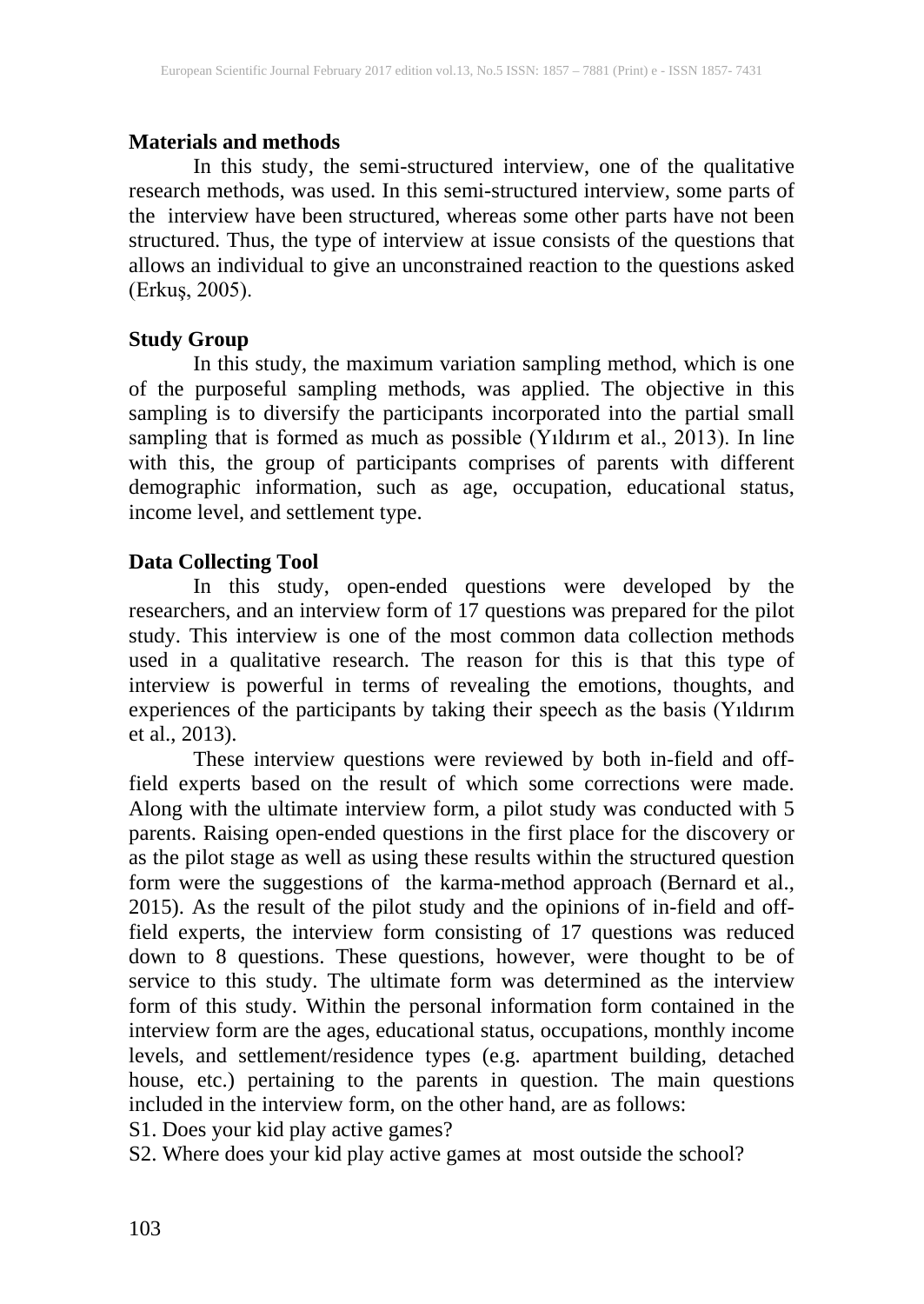S3. Who does your kid play active games with?

S4. For how long does your kid play active games on a daily basis?

S5.What kind of active games does your kid play?

S6. How do you think active games would affect your child's cognitive development?

S6. How do you think active games would affect your child's emotional development?

S7. How do you think active games would affect your child's psycho-motor development?

S8. How do you think active games would affect your child's social development?

# **Data Analysis**

The interviews were performed using the voice-record feature of the cell phone as well as by taking down some notes. Afterwards, these data were transformed into a written text on the computer environment. The data were analyzed according to the descriptive and content analysis method. Therefore, the main purpose in the content analysis in which the data are analyzed in further depth is to create themes by conceptualizing the collected data and by interpreting them in a way that the reader can understand.

The data summarized and interpreted in the descriptive analysis are subjected to a more in-depth process in the content analysis. Thus, the concepts and themes that cannot be noticed through the descriptive approach can be discovered as the result of this analysis (Yıldırım et al., 2013). In line with this, the questions within the interview form were encoded and separated into themes. Also, their frequency values in accordance with the frequency of repetitions were given and turned into a table. Prior to the stage of asking the questions in the interview form to the parents, the concept of active games was explained to them in detail.

# **Validity and Reliability of the Research**

In qualitative researches, it is important that the data should be presented in a clear and detailed manner as much as possible for the validity and reliability of the research results (Yıldırım et al., 2013). In line with this, the views of the participants in this study were presented clearly and in detail. In addition, variation (diversification) and participant confirmation methods were applied as well. In order to be able to learn different aspects and formations of reality, the researcher has to find out different viewpoints, different meanings, different indicators and resources relative to the event, and the case she/he researches into. However, it is natural that there be different perceptions, experiences, and point of views pertaining to the data resources (that is, the individuals) that exist within the environment where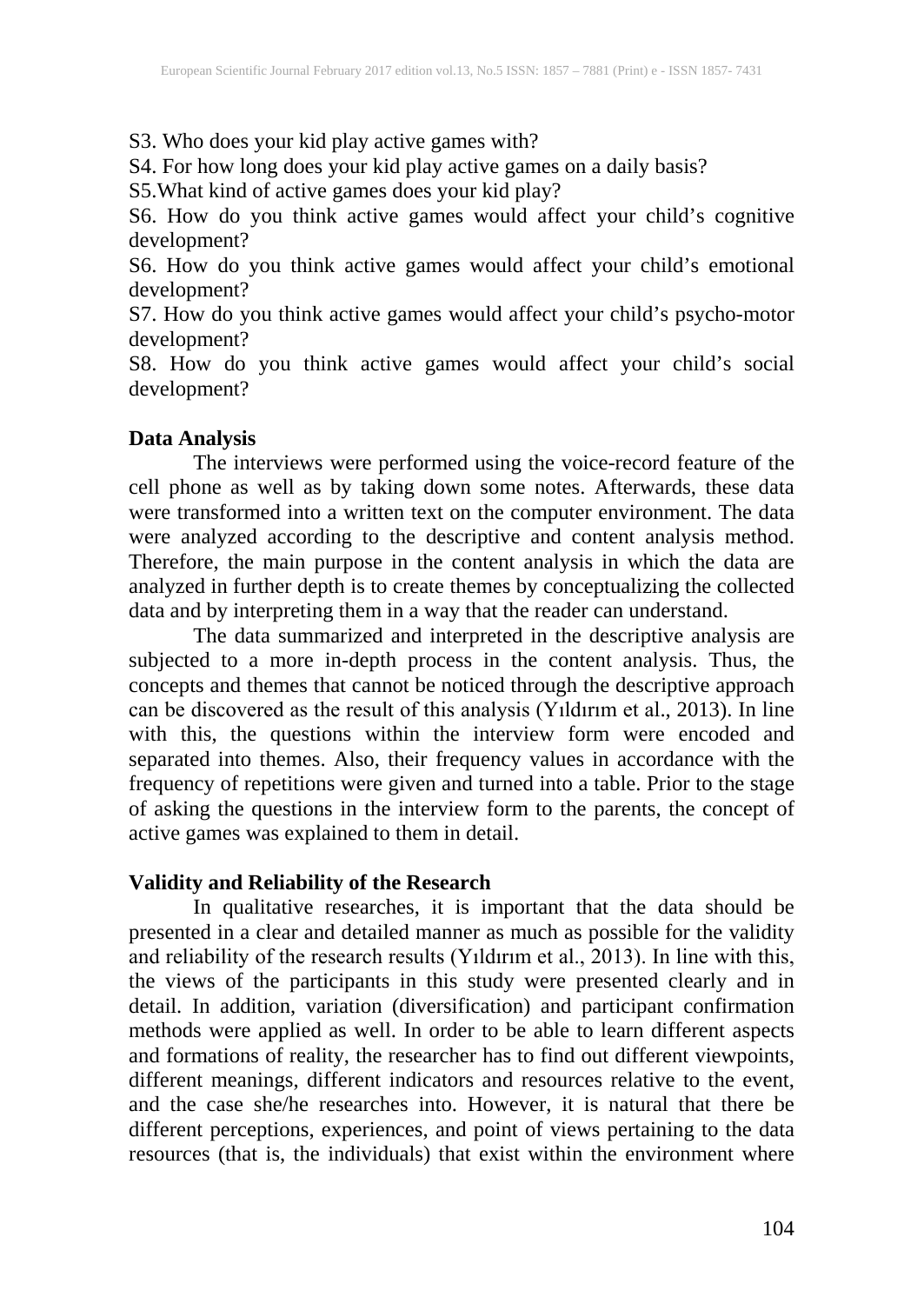the research is focused on. Rather than reaching a common result by filing these differences, the researcher should exhibit these differences with all their richness as much as she/he can. Otherwise, the effort to reveal and generalize the reality of the majority may pose a major threat to the validity of the research. To this end, the researcher is expected to apply the variation (diversification) strategy as well as increase the credibility of the research and its results. A research in which there is no variation (diversification) on any dimension may remain weak in terms of validity and reliability (Yıldırım et al., 2013). The participant confirmation is the verification of the data obtained in the research as well as the verification of the results and the interpretations attained by the researcher with respect to them. Therefore, these were provided by the data resources (participants). The data obtained from the interview were provided in their raw form within the study and were also subjected to an expert's review. During the expert's review, the involved expert reviews the processes taking place from the research design up to the collected data, up to their analysis and to the editing of the results through a critical eye, and then the expert gives feedback to the researcher (Yıldırım et al., 2013).

For the reliability calculation of the research, the reliability formula (Reliability= Consensus/ (Consensus + Dissensus)) proposed by Miles and Huberman (1994) was used. As the result of the calculations, the reliability of the research was determined to be 92%. The escalation of the reliability calculations towards over 70% is accepted to be reliable for the research (Miles et al., 1994).

#### **Findings**

1.Demographic Data pertaining to Parents and Their Children

| <b>AGE RANGE</b> | 26-47 |  |  |
|------------------|-------|--|--|
| <b>MOTHER</b>    |       |  |  |
| <b>FATHER</b>    |       |  |  |
| <b>TOTAL</b>     | 1 O   |  |  |

Table 1. Demographic Data of Parents

When Table 1 is reviewed, the participant group of the study consists of 18 parents: 12 of whom are mothers and 6 of whom are fathers. The age range of the parents is 26-47.

| Female       | Tuone 2: Dennogrupine Duiu of Chineren |
|--------------|----------------------------------------|
| Male         |                                        |
| <b>TOTAL</b> | ιo                                     |

Table 2. Demographic Data of Children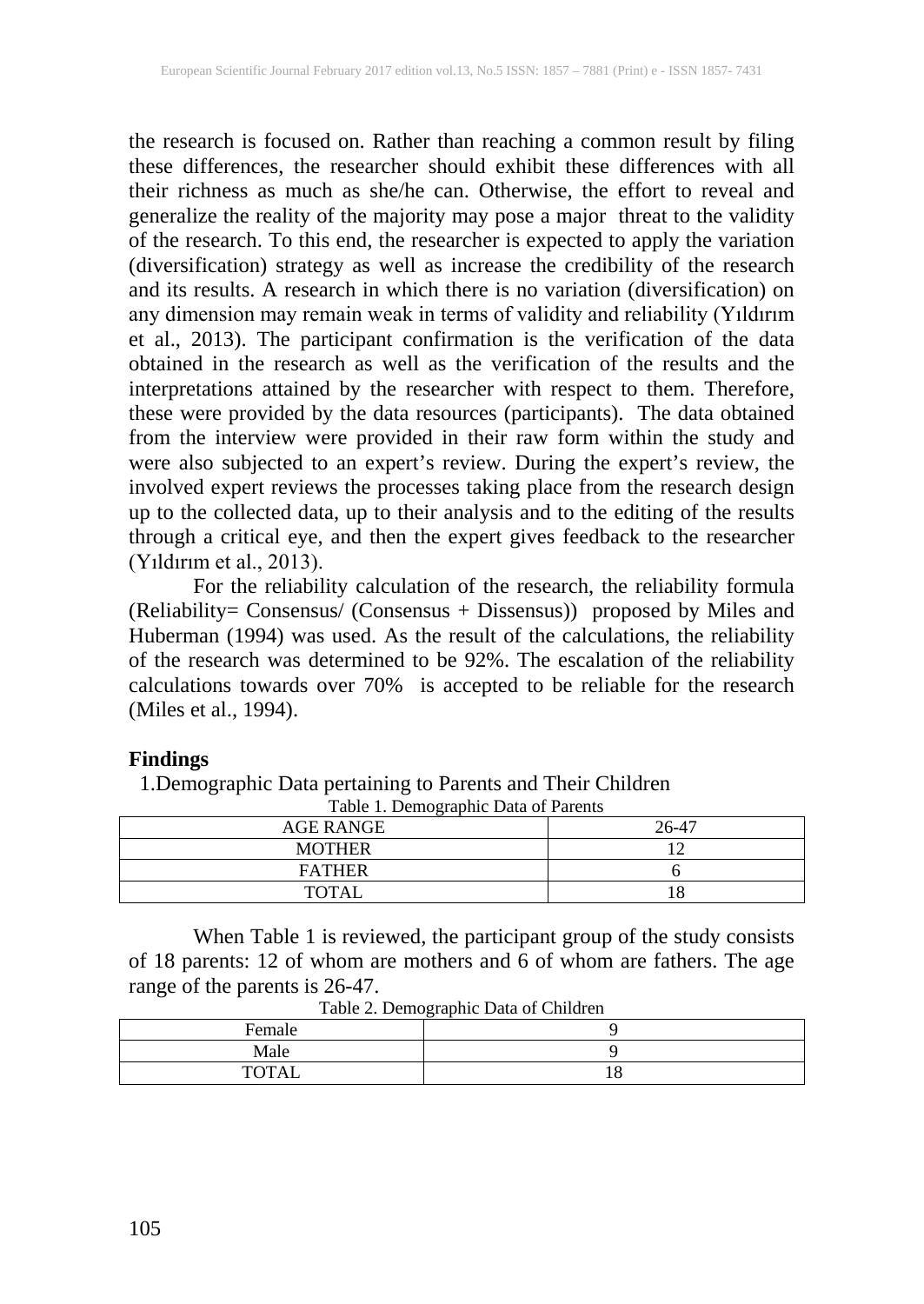When Table 2 is reviewed, it was seen that a total of 18 children were aged 4-5: 9 of whom were female and 9 of whom were male participated in the study.

| Table 3. Educational Status of Parents |                         |                |  |
|----------------------------------------|-------------------------|----------------|--|
|                                        | Primary School          | $\mathfrak{D}$ |  |
|                                        | Secondary School        |                |  |
|                                        | High School             | 4              |  |
| MOTHER                                 | <b>Associate Degree</b> | 3              |  |
|                                        | Bachelor's Degree       | 5              |  |
|                                        | Post-graduate           | 3              |  |
|                                        | Doctorate               |                |  |
|                                        | Primary School          |                |  |
|                                        | Secondary School        |                |  |
|                                        | <b>High School</b>      | 3              |  |
| FATHER                                 | <b>Associate Degree</b> | 2              |  |
|                                        | Bachelor's Degree       | 5              |  |
|                                        | Post-graduate           | 6              |  |
|                                        | Doctorate               |                |  |

When Table 3 was reviewed, it was seen that the number of mothers who are primary school graduates was 2. There are no mother who is a secondary school graduate, and the number of mothers who are high school graduates was 4. The number of mothers who have associate's degree was 3, the number of mothers who have bachelor's degree was 5, the number of mothers who have post graduate degree was 3, and the number of mothers who have doctor's degree was 1. When the educational status of the fathers was reviewed, it was seen that the number of fathers who are primary school graduates was 1. There is no father who is a secondary school graduate. The number of fathers who are high school graduates was 3, the number of fathers who have associate's degree was 2, the number of fathers who have bachelor's degree was 5, the number of fathers who have post graduate degree was 6, and the number of fathers who have doctor's degree was 1.

|               | Table 4. Occupational Status of Farents |               |
|---------------|-----------------------------------------|---------------|
|               | Housewife                               | Q             |
|               | Teacher                                 | 3             |
|               | Doctor                                  | $\mathcal{D}$ |
|               | Pharmacist                              |               |
| <b>MOTHER</b> | Civil Servant                           |               |
|               | Engineer                                |               |
|               | Biologist                               |               |
|               | Civil Servant                           |               |
|               | Self-Employed                           |               |
|               | Engineer                                |               |
| FATHER        | Doctor                                  |               |
|               | Lawyer                                  |               |
|               | Teacher                                 |               |

Table 4. Occupational Status of Parents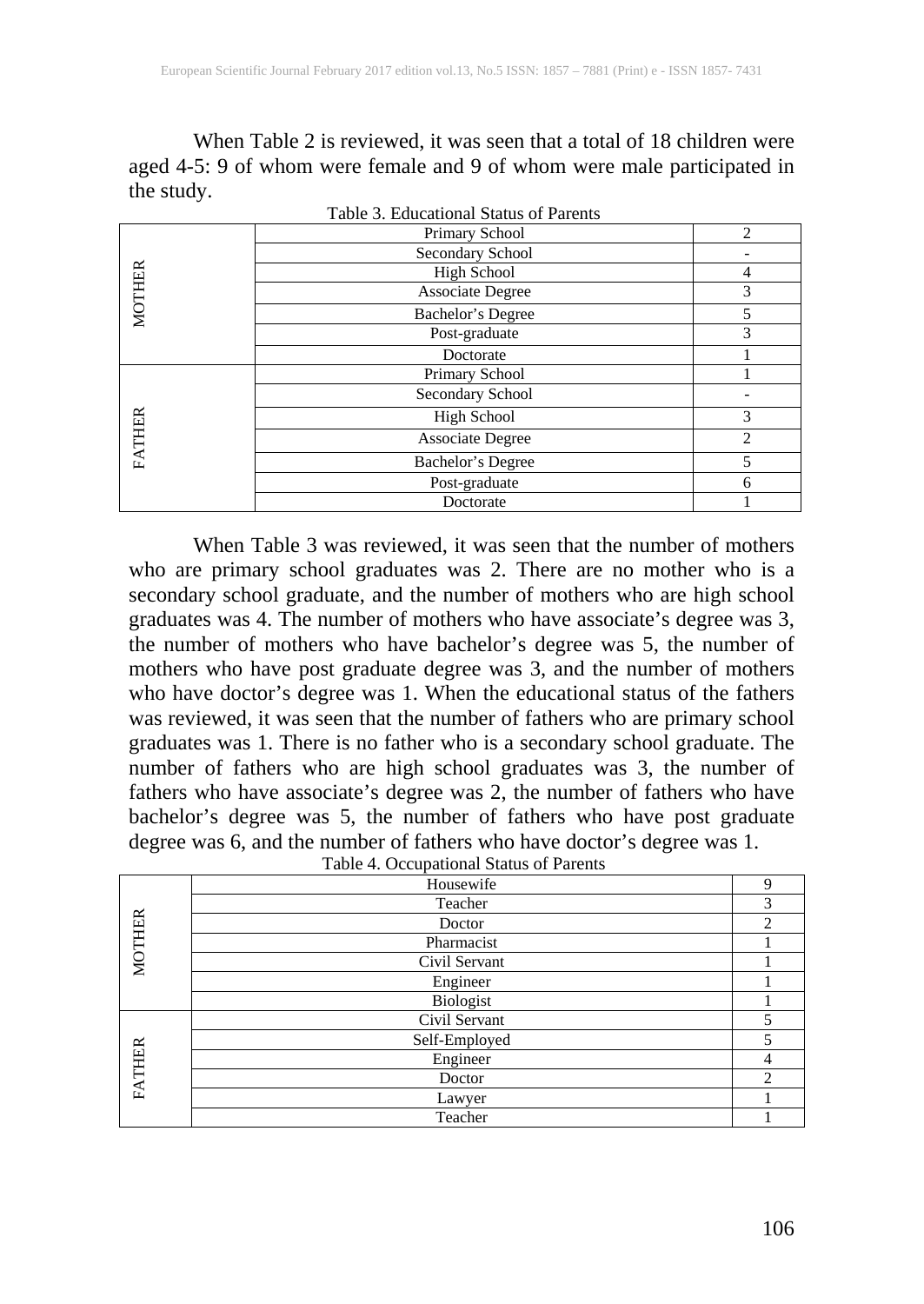When Table 4 was reviewed, it was seen that the occupational statuses of the mothers are as follows: 9 of them are housewives, 3 of them are teachers, 2 of them are doctors, whereas 1 of them is a pharmacist, 1 of them is a civil servant, 1 of them is an engineer, and 1 of them is a biologist. When the occupational statuses of the fathers are reviewed, on the other hand, it is seen that 5 of them are civil servants, 5 of them are self-employed, 4 of them are engineers, whereas 2 of them are doctors, 1 of them is a lawyer, and 1 of them is a teacher.

| Amount of Income | Number of |
|------------------|-----------|
|                  | Parents   |
| 2000-5000 TRY    |           |
| 5000-8000 TRY    |           |
| 8000-11000 TRY   |           |

Table 5. Monthly Income Levels of Parents

When Table 5 was reviewed, it was seen that there are 9 families with the amount of income ranging between 2000-5000 TRY, while there are 6 families with the amount of income ranging between 5000-8000 TRY. In addition, there are 3 families with the amount of income ranging between 8000-11000 TRY.

Table 6. Neighbourhood of Residence and Settlement Type

| Keçiören                  |  |  |
|---------------------------|--|--|
| Yenimahalle               |  |  |
| Çankaya                   |  |  |
| Etimesgut                 |  |  |
| Mamak                     |  |  |
| <b>Detached House</b>     |  |  |
| <b>Apartment Building</b> |  |  |

When Table 6 was reviewed, it was seen that the number of families residing in Keçiören was 8, the number of families residing in Yenimahalle was 4, the number of families residing in Çankaya was 3, the number of families residing in Etimesgut was 2, and the number of families residing in Mamak was 1. Also, there are 2 families living in detached houses, whereas 16 families are known to be living in an apartment building.

 2. Findings pertaining to the viewpoints of parents about the Active Games played by their Children aged 4-5

| Table 7. Does your Kid play active gaines: |  |  |
|--------------------------------------------|--|--|
| es                                         |  |  |
|                                            |  |  |

Table 7. Does your kid play active games?

In Table 7, it was determined that the children of all the parents who participated in the study had played active games.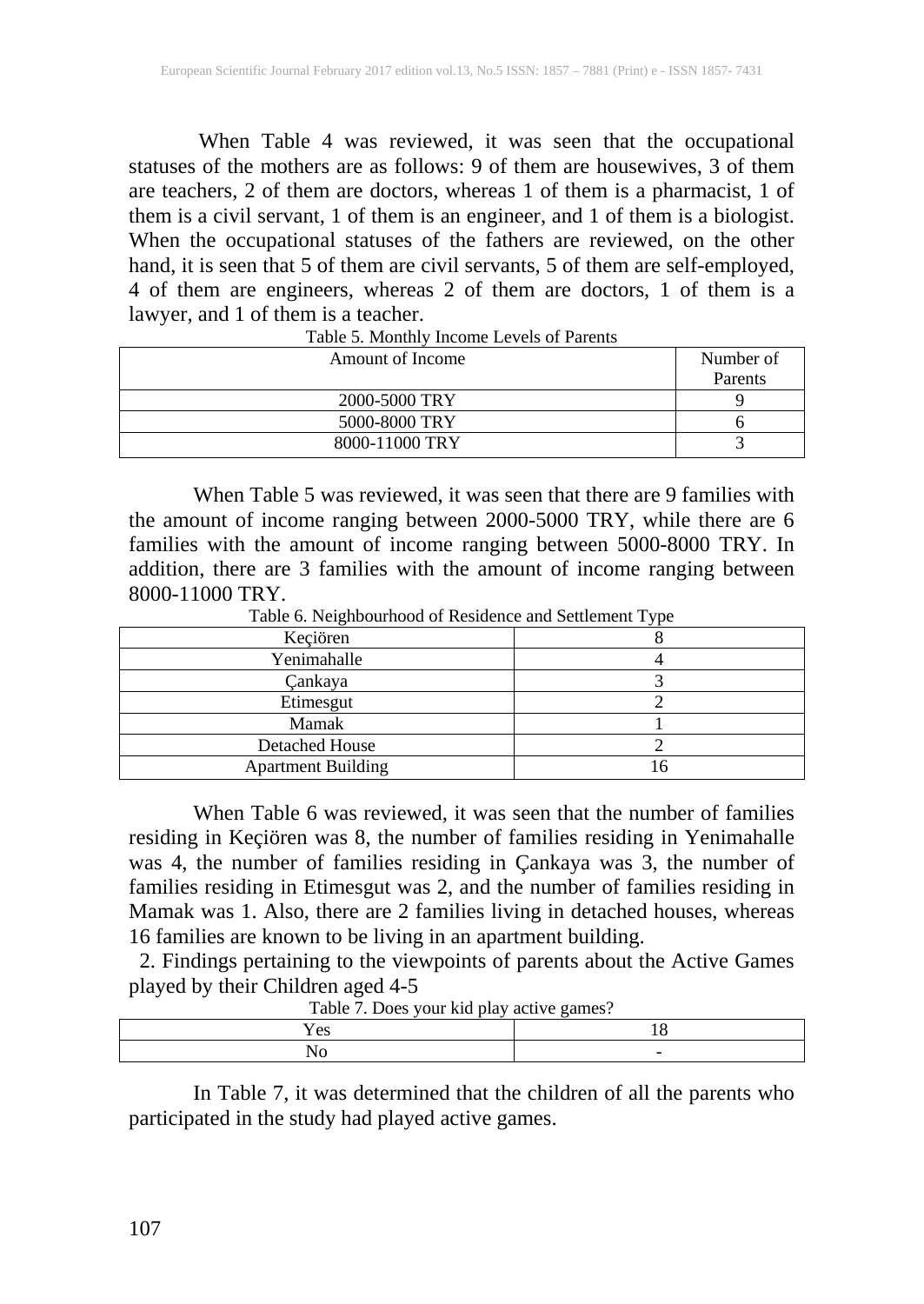| - wore of the couple<br>Sub-Category<br>Category |           |                     | <u>sen me pas presente games av most sensiere une sensori</u><br>Codes |  |
|--------------------------------------------------|-----------|---------------------|------------------------------------------------------------------------|--|
|                                                  |           |                     |                                                                        |  |
|                                                  |           | Closed Area<br>Home |                                                                        |  |
|                                                  | Total     |                     |                                                                        |  |
| 5                                                |           |                     | Park                                                                   |  |
| Games<br>laces                                   | Open Area |                     | Garden                                                                 |  |
|                                                  |           | <b>Street</b>       |                                                                        |  |
| Δ                                                | Total     |                     |                                                                        |  |
|                                                  |           |                     | <b>Final Total</b>                                                     |  |

Table 8. Where does your kid play active games at most outside the school?

| Category                     | Sub-Category | Codes              |  |
|------------------------------|--------------|--------------------|--|
| ॱॸॖ<br>Places of Ac<br>Games | Closed Area  | Home               |  |
|                              | Total        |                    |  |
|                              | Open Area    | Park               |  |
|                              |              | Garden             |  |
|                              |              | <b>Street</b>      |  |
|                              | Total        |                    |  |
|                              |              | <b>Final Total</b> |  |

In Table 8, in line with the answers given by the participants to the question, "Where does your kid play active games at most outside the school?", the sub-categories known as "Closed Area" and "Open Area" showed up. Thus, it is seen that the participants expressed only "Home" in the sub-category called "Closed Area", whereas they expressed the codes, "Park (9), Garden (5), and Street (1)", in the sub-category called "Open Area".

Table 9. Who does your kid play active games with?

| Parents         |  |
|-----------------|--|
| Friends         |  |
| By himself      |  |
| <b>Siblings</b> |  |
| Relatives       |  |

When Table 9 was reviewed, the participants' children were seen to play together with their parents at most (8), with their friends (7), by themselves (3), with their siblings (2), and with their relatives (2).

| Table 9. For how long does your kid play active games on a daily basis? |  |
|-------------------------------------------------------------------------|--|
| 18 children                                                             |  |

In Table 9, in line with the information provided by the participants, it was seen that their children play active games for 1-3 hours a day.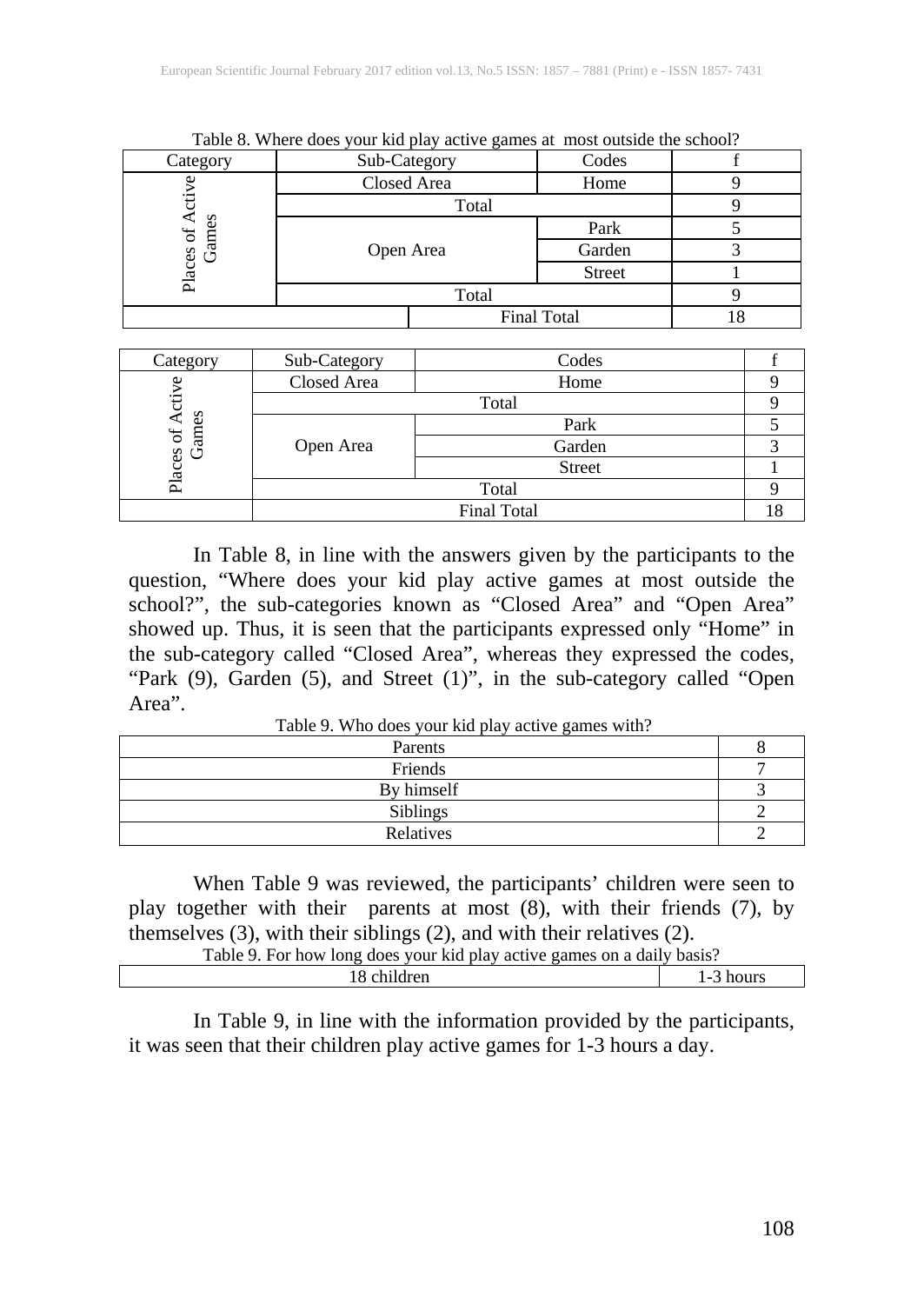| Category                                                                                                                                                                                                                                                                                                                                                                                                                                                                                                                                                                                                                                                                                                                                                                                                                                                                                                                                                                                                                                                                                                | Sub-Category              | Codes                                                                                                            | $f_{\rm}$      |
|---------------------------------------------------------------------------------------------------------------------------------------------------------------------------------------------------------------------------------------------------------------------------------------------------------------------------------------------------------------------------------------------------------------------------------------------------------------------------------------------------------------------------------------------------------------------------------------------------------------------------------------------------------------------------------------------------------------------------------------------------------------------------------------------------------------------------------------------------------------------------------------------------------------------------------------------------------------------------------------------------------------------------------------------------------------------------------------------------------|---------------------------|------------------------------------------------------------------------------------------------------------------|----------------|
|                                                                                                                                                                                                                                                                                                                                                                                                                                                                                                                                                                                                                                                                                                                                                                                                                                                                                                                                                                                                                                                                                                         |                           | Hide-and-Seek                                                                                                    | 9              |
|                                                                                                                                                                                                                                                                                                                                                                                                                                                                                                                                                                                                                                                                                                                                                                                                                                                                                                                                                                                                                                                                                                         | Active<br>Simple<br>Games | Playing tag                                                                                                      | 9              |
|                                                                                                                                                                                                                                                                                                                                                                                                                                                                                                                                                                                                                                                                                                                                                                                                                                                                                                                                                                                                                                                                                                         |                           | Blind man's Bluff                                                                                                | $\overline{3}$ |
| Types of Active Games                                                                                                                                                                                                                                                                                                                                                                                                                                                                                                                                                                                                                                                                                                                                                                                                                                                                                                                                                                                                                                                                                   |                           | Total                                                                                                            | 21             |
|                                                                                                                                                                                                                                                                                                                                                                                                                                                                                                                                                                                                                                                                                                                                                                                                                                                                                                                                                                                                                                                                                                         |                           | Playing with Toys                                                                                                | 10             |
|                                                                                                                                                                                                                                                                                                                                                                                                                                                                                                                                                                                                                                                                                                                                                                                                                                                                                                                                                                                                                                                                                                         |                           | <b>Collective Games</b>                                                                                          | 5              |
|                                                                                                                                                                                                                                                                                                                                                                                                                                                                                                                                                                                                                                                                                                                                                                                                                                                                                                                                                                                                                                                                                                         |                           | Lego-jenga                                                                                                       | $\overline{5}$ |
|                                                                                                                                                                                                                                                                                                                                                                                                                                                                                                                                                                                                                                                                                                                                                                                                                                                                                                                                                                                                                                                                                                         |                           | Playing with the Materials of Children's Playground                                                              | $\overline{4}$ |
|                                                                                                                                                                                                                                                                                                                                                                                                                                                                                                                                                                                                                                                                                                                                                                                                                                                                                                                                                                                                                                                                                                         |                           | <b>Coloration Games</b>                                                                                          | $\overline{3}$ |
|                                                                                                                                                                                                                                                                                                                                                                                                                                                                                                                                                                                                                                                                                                                                                                                                                                                                                                                                                                                                                                                                                                         | with Materials            | Jigsaw Puzzle-Model Games                                                                                        | $\overline{3}$ |
|                                                                                                                                                                                                                                                                                                                                                                                                                                                                                                                                                                                                                                                                                                                                                                                                                                                                                                                                                                                                                                                                                                         | Active Games played       | Playing with Play Doughs                                                                                         | 1              |
|                                                                                                                                                                                                                                                                                                                                                                                                                                                                                                                                                                                                                                                                                                                                                                                                                                                                                                                                                                                                                                                                                                         |                           | Total                                                                                                            | 31             |
|                                                                                                                                                                                                                                                                                                                                                                                                                                                                                                                                                                                                                                                                                                                                                                                                                                                                                                                                                                                                                                                                                                         |                           | <b>Final Total</b>                                                                                               | 52             |
| When Table 10 was reviewed, the sub-category known as "Active"<br>Simple Games", which belongs to the category "Types of Active Games",<br>was composed of the games: Hide-and-Seek (9), Playing tag (9), and Blind<br>man's Bluff (3). Thus, the frequency value in total is 21. The second sub-<br>category called "Active Games played with Materials", on the other hand,<br>comprises of Playing with Toys (10), Collective Games (5), lego-jenga (5),<br>Playing with the Materials of Children's Playground (4), Coloration<br>Games(3), Jigsaw Puzzle-Model Games (3), and Playing with Play Doughs<br>(1). Thus, the frequency value proved to be 31 in total.<br>Considering the participants' statements over the sub-category,<br>"Active Simple Games";<br>Participant 1. "Playing tag, Hide-and-Seek, Lego, Cards, Jigsaw<br>Puzzles"<br>Participant 2. "Hide-and-Seek, Playing tag, Blind man's<br>Bluff"<br>Considering the participants' statements over the sub-category,<br>"Active Games played with Materials";<br>Participant1. "Cars, Bowling, Coloration, Making model<br>cars" |                           |                                                                                                                  |                |
|                                                                                                                                                                                                                                                                                                                                                                                                                                                                                                                                                                                                                                                                                                                                                                                                                                                                                                                                                                                                                                                                                                         |                           | Participant 2. "Lego, Barbie dolls, and various educational and<br>instructive toys, Jigsaw Puzzles, Coloration" |                |

Table 10. What kind of active games does your kid play?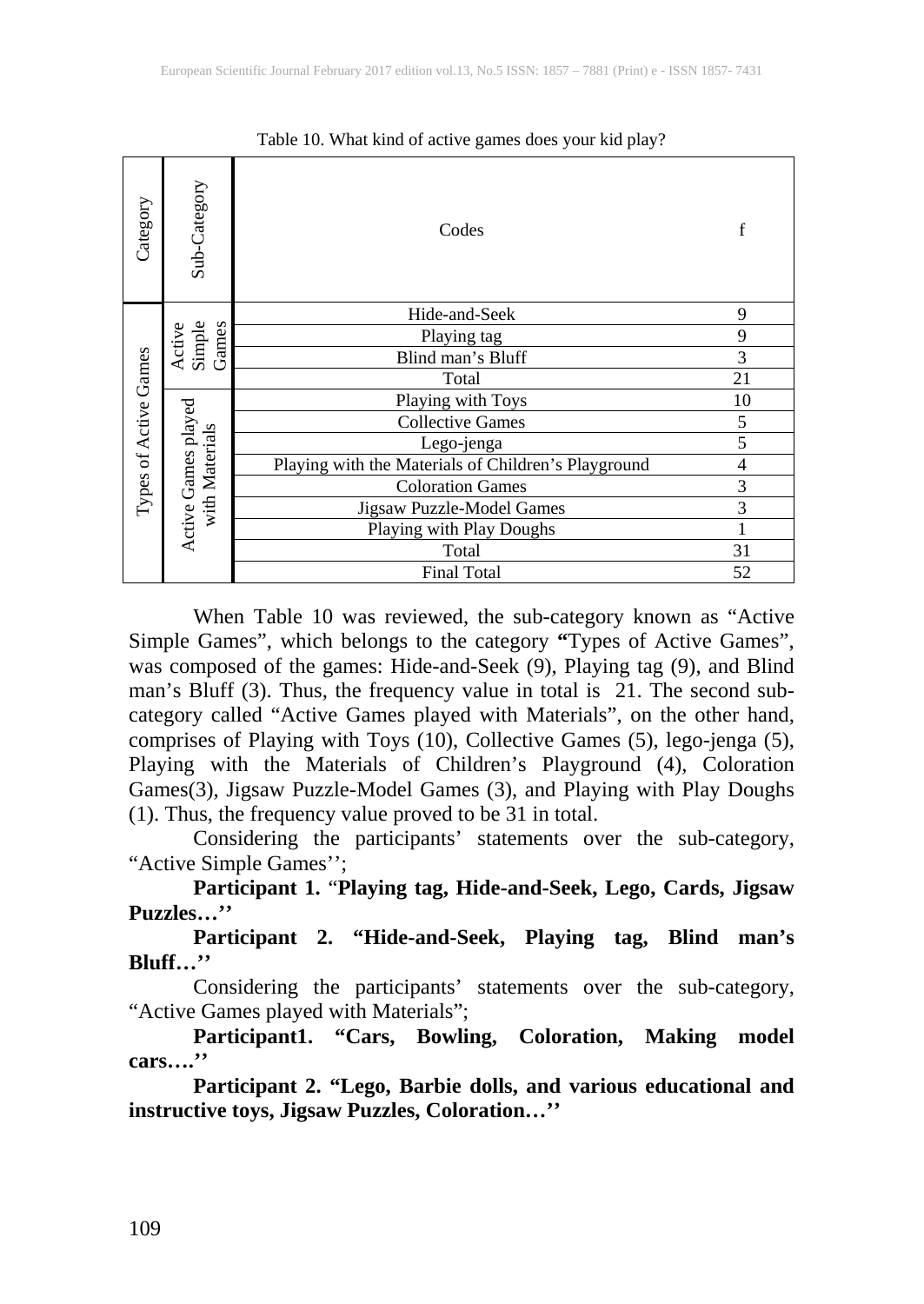| Main                          | Sub-Category                        |                              |                |
|-------------------------------|-------------------------------------|------------------------------|----------------|
| Category                      |                                     | Codes                        |                |
| COGNITIVE<br>EVELOPMEN<br>DEV | T<br>片<br>₫<br>ш<br>黃<br>Б<br>POSIT | Making a Decision            | 9              |
|                               |                                     | Focusing                     |                |
|                               |                                     | Thinking                     | 3              |
|                               |                                     | Adaptation                   | $\overline{c}$ |
|                               |                                     | Learning by Doing and Living | $\overline{c}$ |
|                               |                                     | Memory                       |                |
|                               |                                     | Perception                   |                |
|                               |                                     | Organizing (organization)    |                |
|                               |                                     | <b>Exploring Differences</b> |                |
|                               |                                     | TOTAL                        | 25             |

Table 11. How do you think active games would affect your child's cognitive development?

When Table 11 was reviewed, it was seen that the main category referred to as "Cognitive Development'' has only one sub-category called "Positive Cognitive Development". However, the codes are as follows: Making a Decision (9), Focusing (5), Thinking (3), Adaptation (2), Learning by Doing and Living (2), Memory (1), Perception (1), Organizing (organization) (1), Exploring Differences (1), which, in total has the frequency value (25). Considering the participants' statements;

**Participant 1:** "I guess these games influence them in a positive way…I think they influence the children in a positive way intellectually in terms of making decisions".

Participant 2: "He has improved better, and his perspective towards relationships is even better".

Participant 3: "He would sometimes fail to defend himself when he played with dominant children, but now that has changed in time. His feeling of jealousy diminished. His ability to express himself improved". Table 12. How do you think active games would affect your child's emotional development?

| Category                     | Sub-Category                           | Codes                             |    |
|------------------------------|----------------------------------------|-----------------------------------|----|
|                              | Emotional<br>Negative<br><b>Effect</b> | Being rageful                     | 3  |
|                              |                                        | Being stubborn                    | 2  |
| <b>Emotional Development</b> |                                        | Being sad                         | 2  |
|                              |                                        | Total                             |    |
|                              | Positive Emotional<br><b>Effect</b>    | Being Happy                       |    |
|                              |                                        | Being full of Love                |    |
|                              |                                        | Being Peaceful                    |    |
|                              |                                        | <b>Being Excited</b>              |    |
|                              |                                        | Being able to express him/herself |    |
|                              |                                        | <b>Being Creative</b>             |    |
|                              |                                        | <b>Learning Emotions</b>          |    |
|                              |                                        | <b>Expressing Emotions</b>        |    |
|                              |                                        | Being the Leader                  |    |
|                              |                                        | Being self-confident              |    |
|                              |                                        | Decreasing Jealousy               |    |
|                              |                                        | Total                             | 27 |
|                              |                                        | <b>Final Total</b>                | 34 |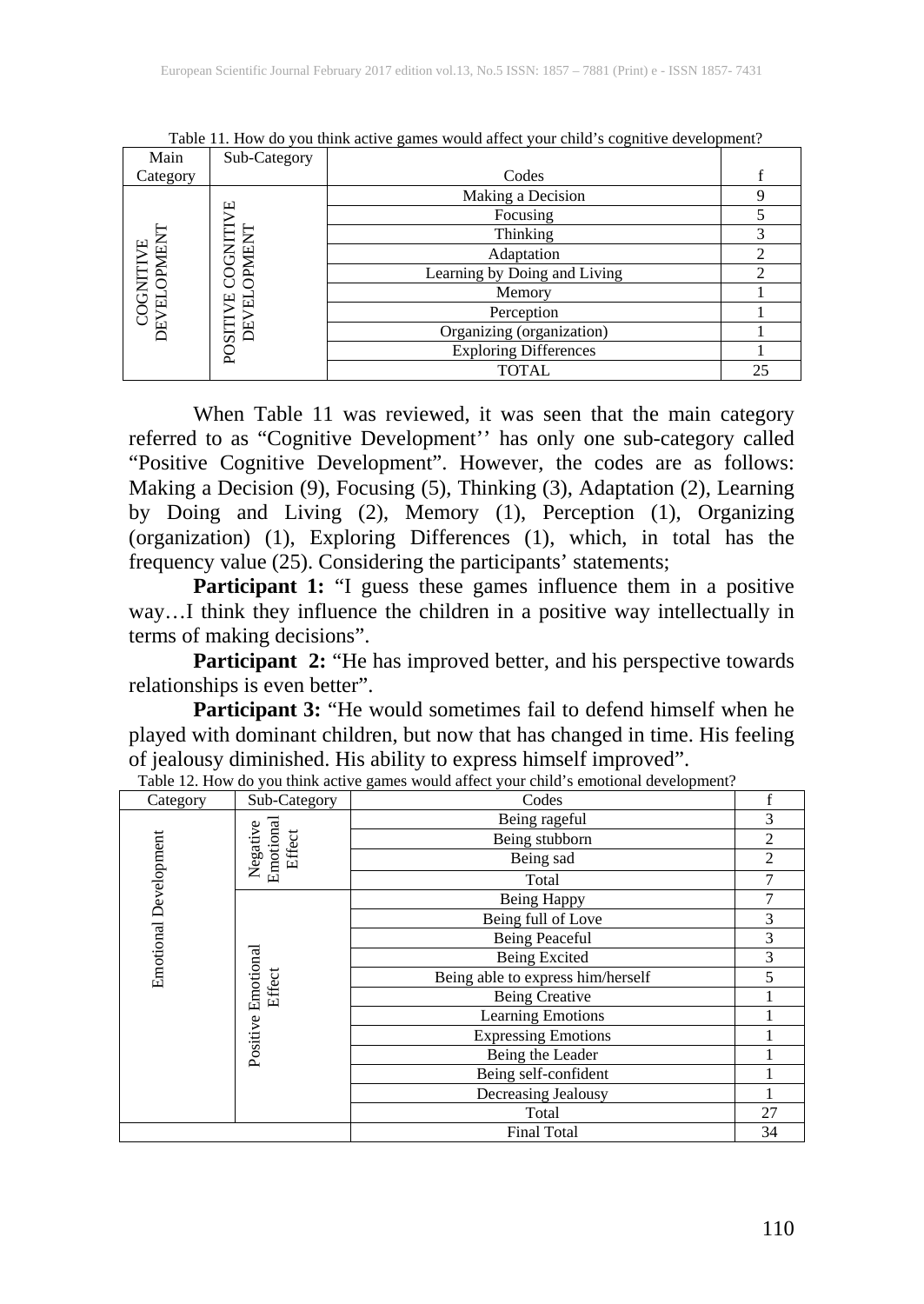When Table 12 was reviewed, the category referred to as "Emotional Development" has two sub-categories called "Positive Emotional Development'' and "Negative Emotional Development". When the subcategory, "Negative Emotional Development'' was reviewed, the codes belonging to this sub-category are Being rageful (3), Being stubborn (2), and Being sad (2), which have the frequency value of 7 in total. On the other hand, when the sub-category "Positive Emotional Development" was reviewed, the codes belonging to this sub-category are Being Happy (7), Being full of Love (3), Being Peaceful (3), Being Excited (3), Being able to express him/herself (5), Being Creative (1), Learning Emotions (1), Expressing Emotions (1), Being the Leader (1), Being self-confident (1), and Decreasing Jealousy (1). In total, it has a frequency value of 27, and the frequency value in the final total is 34.

Considering the participants' statements for the sub-category, "Negative Emotional Development";

Participant 1: "She gets nervous once she fails and becomes more ambitious than ever. She may feel rageful and throw her toy away. She gets sad when she is caught in Hide-and-Seek''.

**Participant 2:** "…he mostly learns how to be obstinate to one another outside, and the child he opposes could be somewhat different''.

On the other hand, as for the sub-category, "Positive Emotional Development";

**Participant 1:** "These games influence him in a positive way. He becomes more peaceful, that is, he doesn't get nervous, nor does he yell or cry''.

**Participant 2:** "It is in a positive way. She can express herself and speaks out what she wants, she can express her emotions".

| Table 13. How do you think active games would affect your child s psycho-motor development? |                            |                                         |                |  |
|---------------------------------------------------------------------------------------------|----------------------------|-----------------------------------------|----------------|--|
| Category                                                                                    | Sub-Category               | <b>CODES</b>                            |                |  |
|                                                                                             |                            | Positive Effect on Physical Development | 11             |  |
|                                                                                             |                            | Handicraft /Manual Skill                | 5              |  |
|                                                                                             |                            | Verbal Skill                            | 4              |  |
|                                                                                             |                            | Development of Movement                 | 4              |  |
|                                                                                             | POSITIVE<br>EFFEC<br>CHO-M | Being Energetic                         | 3              |  |
|                                                                                             |                            | Great Psycho-Motor Development          | $\mathfrak{D}$ |  |
|                                                                                             |                            | Little Psycho-Motor Development         |                |  |
|                                                                                             | <b>PSY</b>                 | No Problem in Weight Gain               |                |  |
|                                                                                             |                            | Feeling hungry                          |                |  |
| PSYCHO-MOTOR DEVELOPMENT                                                                    |                            | Total                                   | 32             |  |
|                                                                                             | <b>NEGATIVE</b>            | <b>Getting Tired</b>                    |                |  |
|                                                                                             | PSYCHO-                    |                                         |                |  |
|                                                                                             | <b>MOTOR</b>               | Total                                   |                |  |
|                                                                                             | <b>EFFECT</b>              |                                         |                |  |
|                                                                                             |                            | <b>Final Total</b>                      | 33             |  |
|                                                                                             |                            |                                         |                |  |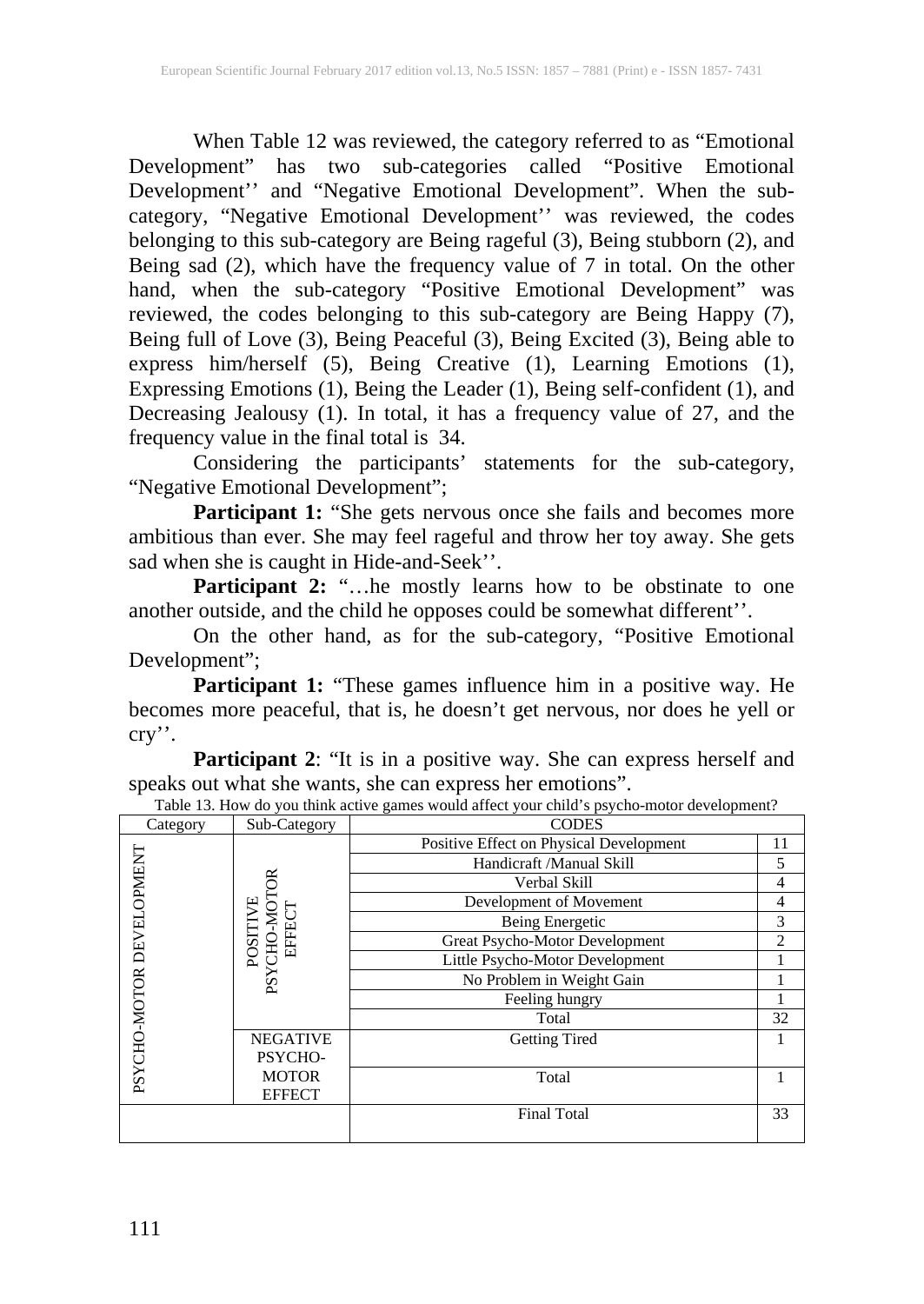When Table 13 was reviewed, it was seen that the category referred to as "Psycho-motor Development" has two sub-categories called "Positive Psycho-motor Effect" and "Negative Psycho-motor Effect". It is seen that the codes of the sub-category called "Positive Psycho-motor Effect" are Positive Effect on Physical Development (11), Handicraft /Manual Skill (5), Verbal Skill (4), Development of Movement (4), Being Energetic (3),Great Psycho-Motor Development (2), Little Psycho-Motor Development (1), No Problem in Weight Gain (1), and Feeling hungry (1), which, in total, have the frequency value (32). In the sub-category called "Negative Psycho-motor Effect'', however, only the code Getting Tired (1) was seen. In the final total, on the other hand,the frequency value is 33.

Considering the participants' statements for the sub-category, "Positive Psycho-motor Effect'';

**Participant 1**. "'There is definitely a very significant developmental effect that shows up. Her handicraft develops, and she is much healthier physically.''

**Participant 2.** "He doesn't become a bulky child, and he consumes his energy through movement, as a result of which he has no weight problem at all''.

Participant 3. "He performs several movements correctly, and physically, a significant development emerges, and yes, it does have a positive effect''.

As for the sub-category, ''Negative Psycho-motor Effect'';

**Only 1 Participant:** "Since he has no concept of time developing in him, he doesn't even notice how much time he spends while playing a game, so he gets really tired''.

| Category                            | Sub-Category                         | Codes                                |    |
|-------------------------------------|--------------------------------------|--------------------------------------|----|
|                                     | Socializ<br>ation                    | Being social                         | 9  |
|                                     |                                      | Communication                        | 5  |
|                                     |                                      | Total                                | 14 |
|                                     | Couple<br>Relations                  | Learning how to share                | 6  |
|                                     |                                      | Development in the Viewpoint towards |    |
|                                     |                                      | Relationships                        |    |
| Active Games and Social Development |                                      | <b>Establishing Friendship</b>       |    |
|                                     |                                      | Total                                | 8  |
|                                     | <b>Social Norms</b><br>Adaptation to | <b>Adaptation to Social Norms</b>    | 3  |
|                                     |                                      | Learning the Distribution of Tasks   |    |
|                                     |                                      | Total                                | 4  |
|                                     |                                      | <b>Final Total</b>                   | 26 |

Table 14. How do you think active games would affect your child's social development?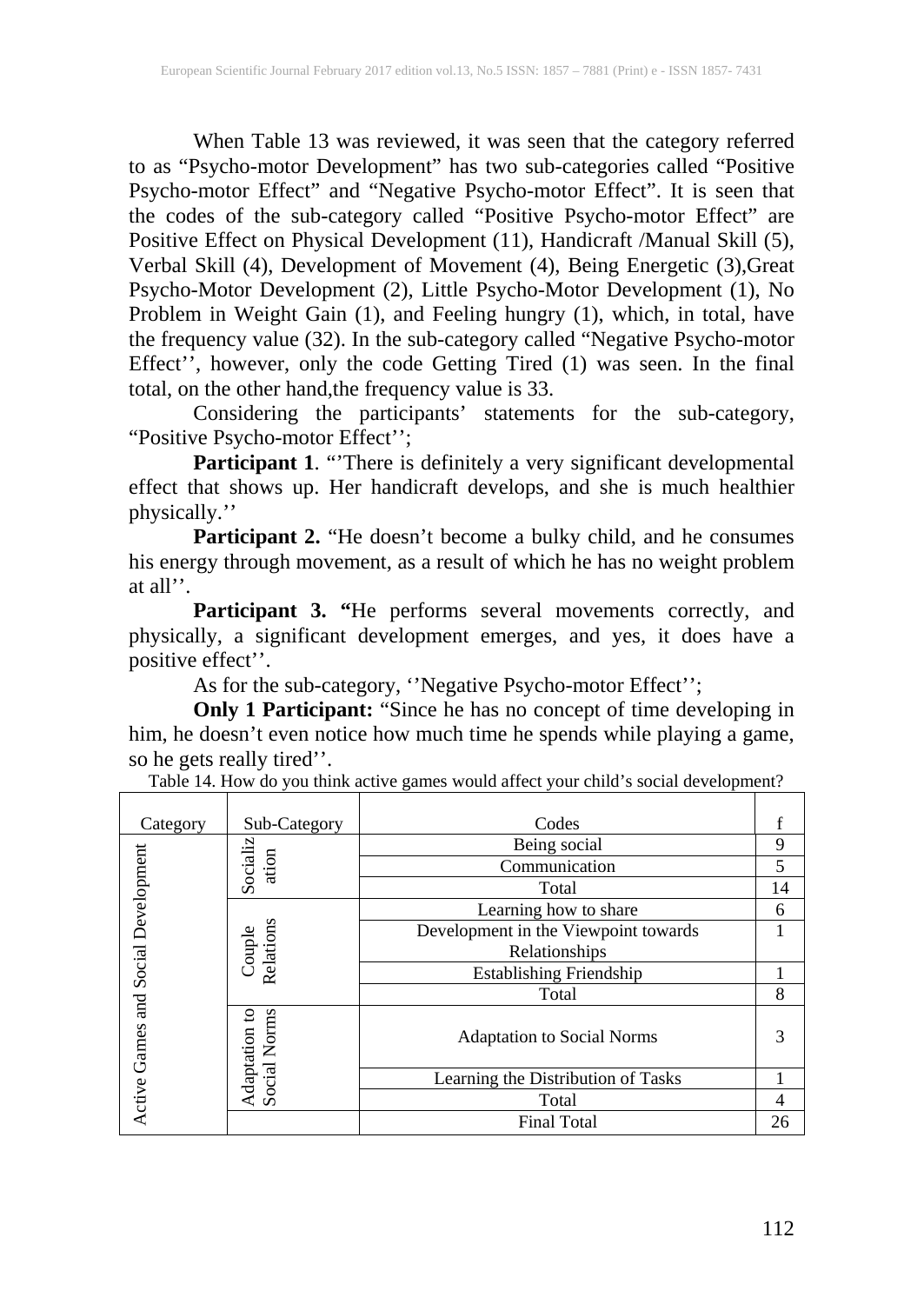When Table 14 was reviewed, it was seen that the category referred to as "Active Games and Social Development'' has three sub-categories called **"**Socialization", "Couple Relations", and "Adaptation to Social Norms". It is seen that the codes of the sub-category called **''**Socialization'' are Being social (9) and Communication (5). Thus, the frequency value in total is 14. In the second sub-category called "Couple Relations", the codes are Learning how to share (6), Development in the Viewpoint towards Relationships (1), and Establishing Friendship (1), which have the frequency value of 8 in total. In the third sub-category called "Adaptation to Social Norms", the codes are Adaptation to Social Norms (3), Learning the Distribution of Tasks (1), which have the frequency value 4 in total. In the final total, the frequency value is seen to be 26.

Considering the participants' statements;

**Participant 1.** "His adaptation and communication between him and his friends have progressed a great deal. I now observe that he has become more sociable''.

**Participant 2.** "She has learnt how to share her toys with others".

**Participant 3. "**He has learnt to follow the rules both in games and in social environments. In short, he is keeping away from his spoilsport attitude, and I believe games are absolutely the tools of socialization''.

#### **Discussion**

In this study, it was stated by parents that all of the children aged 4-5 had played "active games''. 'Home', one of the 'Closed Areas' and which is also the sub-category of the category called ''Places of Active Games'', was stated by parents to be the place where children often played games at most outside the school.

However, it was also stated by parents that their children often played active games together with them and that the periods of their game playing had lasted for 1-3 hours a day. In a conducted study, it is suggested that the games played and the activities performed in the open areas on weekdays and at the weekend had reinforced the relationship between parents and their children (Havigerova et al., 2015).

In a study conducted by Erbay and Saltalı in 2012, it was found that children had spent most of their time outside the school by playing games and by watching TV. Also, they played their games together with their parents and friends at most. Thus, most of them played in their own rooms and in the living room when they were at home. In the study conducted by

Özyürek and Gürleyik (2016), which was carried out by using the semi-structured interview method along with 27 parents who had children aged 4-6, the parents stated the fact that although they had adequate knowledge as to the importance and benefits of games in their children's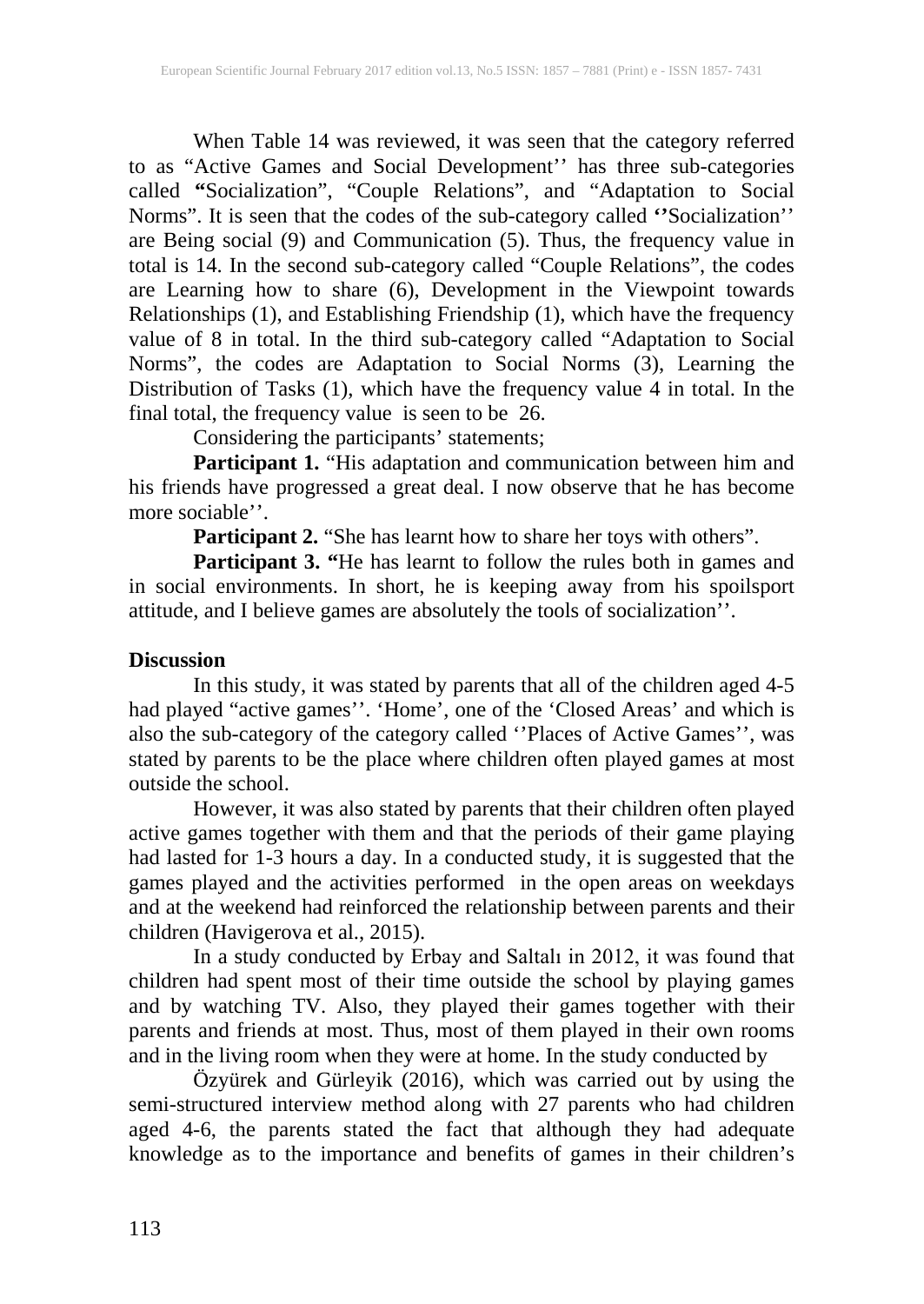development, they failed to spare enough time to play with their children due to house chores and intensive business matters.

Separately, parents also said that they tried to spare some time to play with their children almost everyday. In a study conducted by Koçyiğit and Baydilek (2015) for the purpose of determining the perceptions of pre-school children over the concept of game, the children stated that their teachers had not participated in their games and that they usually played alone at home as well.

Furthermore, it was expressed by the parents that active games had generally posed a positive effect on the cognitive development of their children and that they also had a positive effect on the decision making and focusing processes. They mostly expressed the fact that active games had generally affected the emotional development of their children in a positive way, and they expressed this fact with the expressions: "Being Happy" and "Being able to Express Themselves''. On the other hand, the parents who thought that active games had negative effects on the emotional development of their children stated this fact with the expression, "Being Rageful''. Apart from this, parents are of the opinion that active games make great contributions to the psycho-motor development of their children, which was expressed by the statement, "Positive Effect on Physical Development". The conducted studies have shown that games had promoted children's development in several different fields. Durualp (2009) studied the effect of physical activities like games on the social skills of children. Accordingly, it was determined that social adaptation and skill levels pertaining to the children within the experimental group that took part in the game-based social skill training had proved to be higher than the children in the control group who did not take part in that training. Separately, the fact that active games had made positive contribution to the social development of children was stated by the parents by using the expressions, 'being sociable' 'establishing communication', and 'learning how to share'. For instance, children interact with others during the game. As a result, the development of children's social skills is supported. It is also accepted that games generate contexts/environments and opportunities in order to promote the cognitive, social, lingual, and communicative and motor developments of children, and that they support children's social emotional adaptations as well (Şahin, 2013).

When the results of the conducted study were reviewed, it was eventually seen that the viewpoints of parents about the effects of active games on the cognitive, social, emotional, and psycho-motor development areas of their children proved to be positive in general.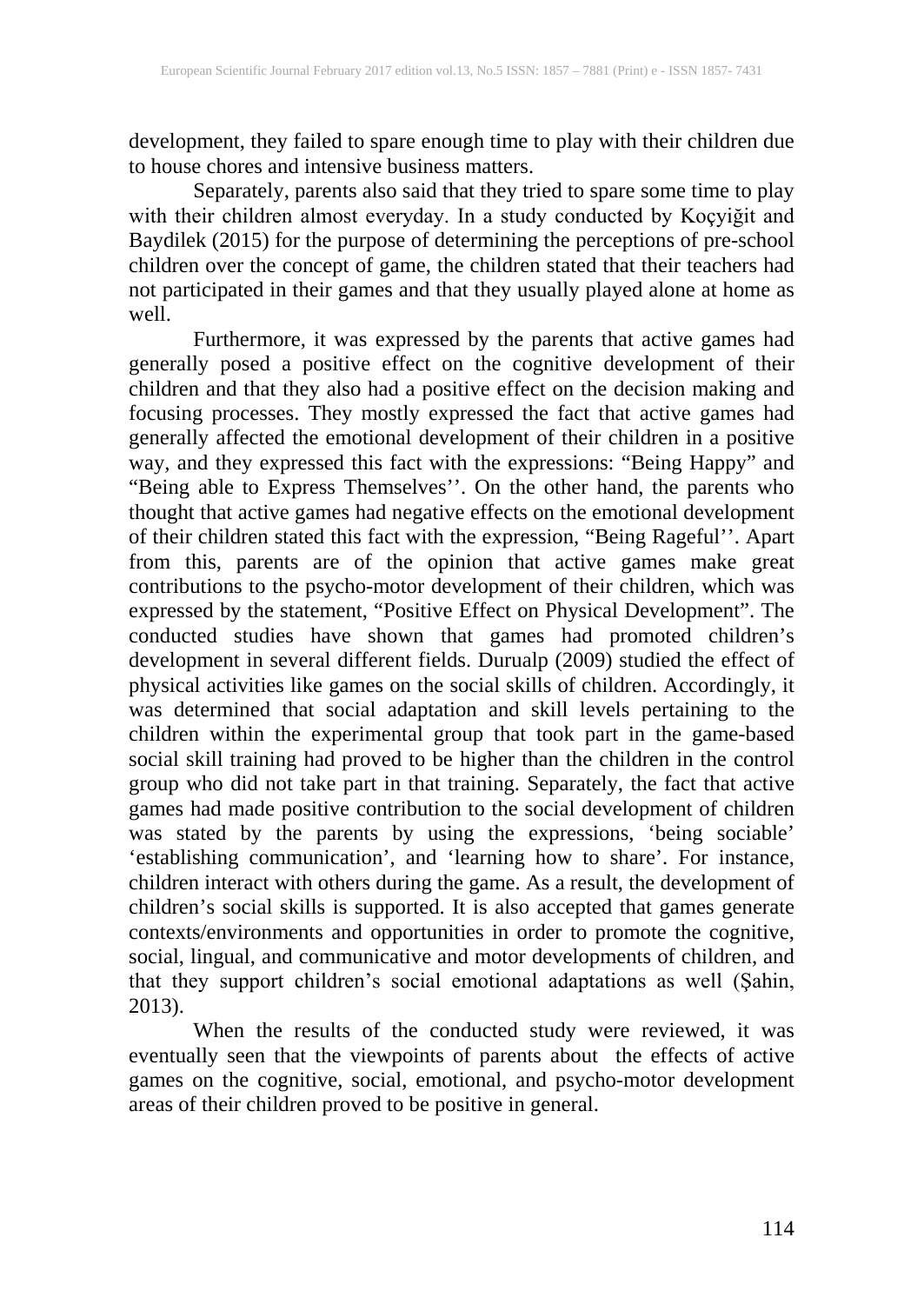#### **References:**

- 1. Aksoy, A. and Çiftçi, D.H. (2014). Erken Çocukluk Döneminde Oyun. 1. Baskı, Pegem Akademi: Ankara, 11-17.
- 2. Aral, N. , Gürsoy,F.,Köksal,A. (2001). Okul Öncesi Eğitimde Oyun. Yapa Yayın: İstanbul.
- 3. Auerbach, A. (2008). Çocuk Yetiştirmede oyunun Önemi. (Çev: Maide Meltem Açan), Yakamoz Yayınları: İstanbul, 1.baskı, 21-22.
- 4. Bacanlı, H. (2002). Gelişim ve Öğrenme. Nobel yayınları: Ankara, 6.Baskı, 77-79.
- 5. Başaran, M. (1992). Oyunlarla Spora Hazırlık. M.E. B. Yayınları: İstanbul.
- 6. Bernard, H. R. and Gravlee, C.C. (2015). Handbook of methods in cultural antropology. USA: Rowman and LittleField.
- 7. Durualp, E. (2009). Anasınıfına Devam Eden Altı Yaş Çocuklarının Sosyal Uyum ve Becerilerine Oyun Temelli Sosyal Beceri Eğitiminin Etkisinin İncelenmesi: Çankırı Örneği. Yayımlanmamış Yüksek Lisans Tezi. Ankara Üniversitesi, Fen Bilimleri Enstitüsü, Ankara.
- 8. Erbay, F., Durmuşoğlu Saltalı, N. (2012). Altı Yaş Çocuklarının Günlük Yaşantılarında Oyunun Yeri ve Annelerin Oyun Algısı. Ahi Evran Üniversitesi Kırşehir Eğitim Fakültesi Dergisi (KEFAD) 13 (2), 249-264
- 9. Erkuş, A. (2005). Bilimsel Araştırma Sarmalı. Ankara: Seçkin Yayıncılık.
- 10. Gül, K.G. (2011). Çocuklar ve Spor. Antrenör eğitim dizgisi: 1, Spor Yayınevi ve Kitabevi: Ankara, 12-13.
- 11. Havigerová, J. M., Šnoblová, M., and Truhlářová, Z. (2015). Common Activities of Parents and Preschool Children Strengthening Their Relationship. Procedia-Social and Behavioral Sciences, 186, 197-201.
- 12. Hazar, M. (2006). Beden Eğitimi ve Sporda Oyunla Eğitim. Ankara, 7-15.
- 13. Huizinga, J. (2013). Oyunun Toplumsal İşlevi Üzerine Bir Deneme. (Mehmet Ali Kılıçbay, Çeviren) Ayrıntı Yayınları: İstanbul.
- 14. Kandır, A. (2000). Okul öncesi dönemde oyun ve oyuncaklar. Gazi Üniversitesi Mesleki Eğitim Dergisi, (4), 77-80.
- 15. Koçyiğit, S., and Baydilek, N. B. (2015). Okul Öncesi Dönem Çocuklarinin Oyun Algilarinin İncelenmesi. Yüzüncü Yıl Üniversitesi Eğitim Fakültesi Dergisi, 12(1).
- 16. Miles, M. B. and Huberman, A.M. (1994). Qualitative data analysis :an expanded sourcebook. (2nd Edition). Calif.: SAGE Publications.
- 17. Mirzeoğlu, N. (2011). Spor Bilimlerine Giriş. Spor kuramı dizisi: 3, Spor Yayınevi ve Kitabevi: Ankara,110-113.